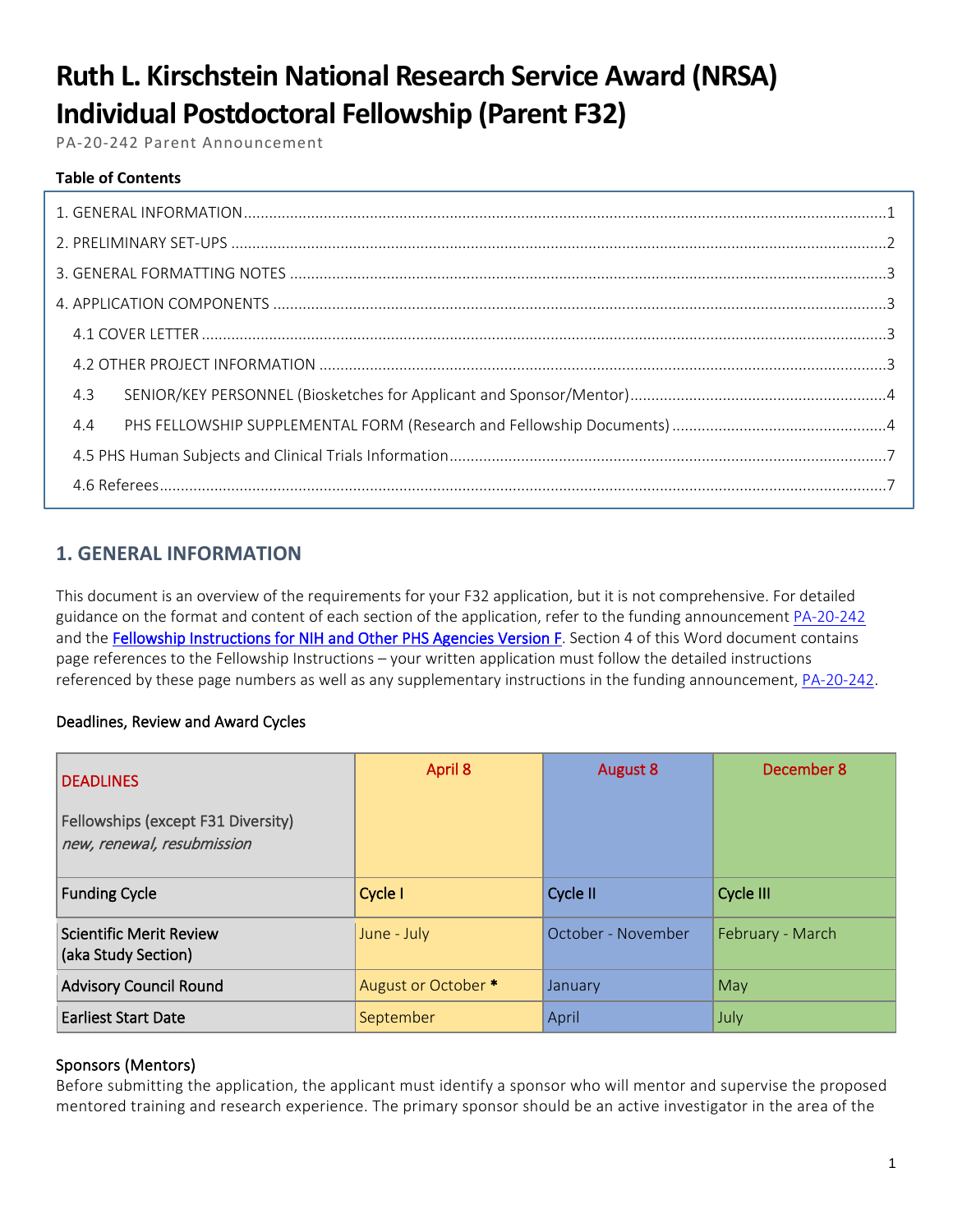proposed research training and be committed both to the applicant's research training and to direct supervision of his/her research.

# Award Project Period

Individuals may receive up to 3 years of aggregate NRSA support at the postdoctoral level, including any combination of support from institutional training grants (e.g., T32) and an individual fellowship award.

# Level of Effort

At the time of award, individuals are required to pursue their research training on a full-time basis, normally defined as 40 hours per week

# Eligibility

- By the time of award, the individual must be a citizen or a non-citizen national of the US or have been lawfully admitted for permanent residence (i.e., possess a currently valid Permanent Resident Card USCIS Form I-551, or other legal verification of such status).
- Before a NRSA postdoctoral fellowship award can be activated, the individual must have received a PhD, MD, DO, DC, DDS, DVM, OD, DPM, ScD, EngD, DrPH, DNSc, ND, PharmD, DSW, PsyD, or equivalent doctoral degree from an accredited domestic or foreign institution. Certification by an authorized official of the degree-granting institution that all degree requirements have been met is also acceptable.
- A NRSA fellowship may not be used to support the clinical years of residency training. However, these awards are appropriate for the research fellowship years of a residency program.
- Research clinicians must devote full-time to their proposed research training and confine clinical duties to those activities that are part of the research training program.

# <span id="page-1-0"></span>**2. PRELIMINARY SET-UPS**

# eRA Commons-specific Instructions:

- All applicants must have an eRA Commons account with the role of "PI" assigned. If a User Name has not been assigned, the grant will not be able to be submitted.
- Your account must be affiliated with the University of Colorado Denver
- All Sponsors must be given a "Sponsor" designation in eRA Commons

If you do not have an eRA Commons ID, or it needs to be affiliated with the University of Colorado Denver, notify your grants specialist.

# ORCID iD Requirement:

• Individuals support by research training, fellowship, research education, and career development awards must have an ORCID iD (Open Researcher and Contributor Identifiers) and link it with her or his eRA Commons account. See [NOT-OD-19-109](https://grants.nih.gov/grants/guide/notice-files/NOT-OD-19-109.html) for details and guidance on how to link these.

# Conflict of Interest Disclosure

The University requires that all applicants complete a Conflict of Interest Disclosure prior to submission of any grants. Below are the steps to take:

- 1. Login in to Info Ed.
- 2. [https://era.cu.edu](https://era.cu.edu/)
- 3. Choose the Denver campus when logging in
- 4. Select the tab on the left labeled, "Conflict of interest"
- 5. Click on the box on the left, "Submit/Update Conflict of Interest Disclosure"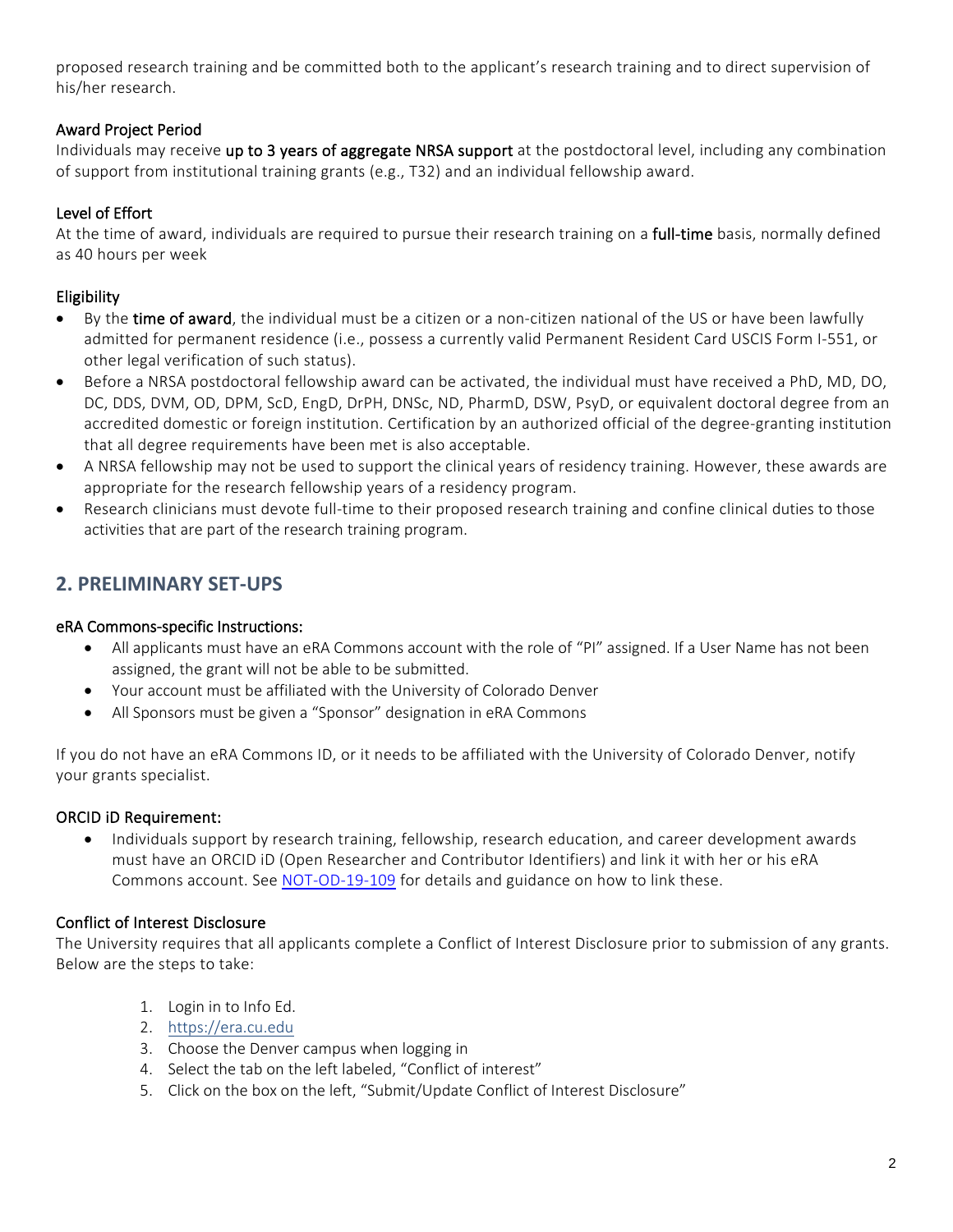Once inside the conflict of interest disclosure, answer each of the questions. Make sure you mark each page complete before you move on to another tab. On the final page mark complete AND do not forget to click the submit button on the bottom.

# <span id="page-2-0"></span>**3. GENERAL FORMATTING NOTES**

# Fonts and Margins

- Use 11 pt. font; although other font styles are now approved, preferred fonts are Arial or Georgia
- $\bullet$   $\frac{1}{2}$ " margins all around (sides, top and bottom)
- Only use  $8\frac{1}{2} \times 11''$  paper size
- Do not use any headers or footers; no page numbers
- Turn off all hyperlinks, except those in biosketch with .gov url

## Figures, Graphs and Diagrams

- Smaller font size is permissible, but it must be legible
- Black font is preferred with approved font typeface

# <span id="page-2-1"></span>**4. APPLICATION COMPONENTS**

NIH applications are divided into forms that are made up of various text fields, selections and attachments. Your grants consultant will collect all information required for text fields, drop down menus and other selections. You will prepare and send all attachments for your grants consultant to upload to the application. In the following section, all items in blue starting with an asterisk represent a written attachment to your application (\*Like This)

# <span id="page-2-2"></span>4.1 COVER LETTER

### *\*Cover Letter Attachment*

### *Page 28*

Address your Cover Letter to the Division of Receipt and Referral. The cover letter is separated from the application before it is submitted to the reviewing institute or center. The cover letter must contain the following:

- Application Title
- Title of FOA (PA or RFA)
- List your 3-5 referees (including names, degrees, department affiliation, and institution). See Section 4.6 of this document for more information on references.

# <span id="page-2-3"></span>4.2 OTHER PROJECT INFORMATION

This contains general project information documents requested for all NIH applications.

### *\*Project Summary/Abstract*

### *30 lines of text maximum, page 36*

The project summary is a succinct and accurate description of the proposed work and should be able to stand on its own (separate from the application).

## *\*Project Narrative*

### *3 sentences maximum, page 37*

Describe the relevance of this research to public health. In this section, use plain language that can be understood by a general, lay audience.

### *\*Bibliography & References Cited*

### *No page limit, page 37*

Follow specific instructions in the application guide for listing refences.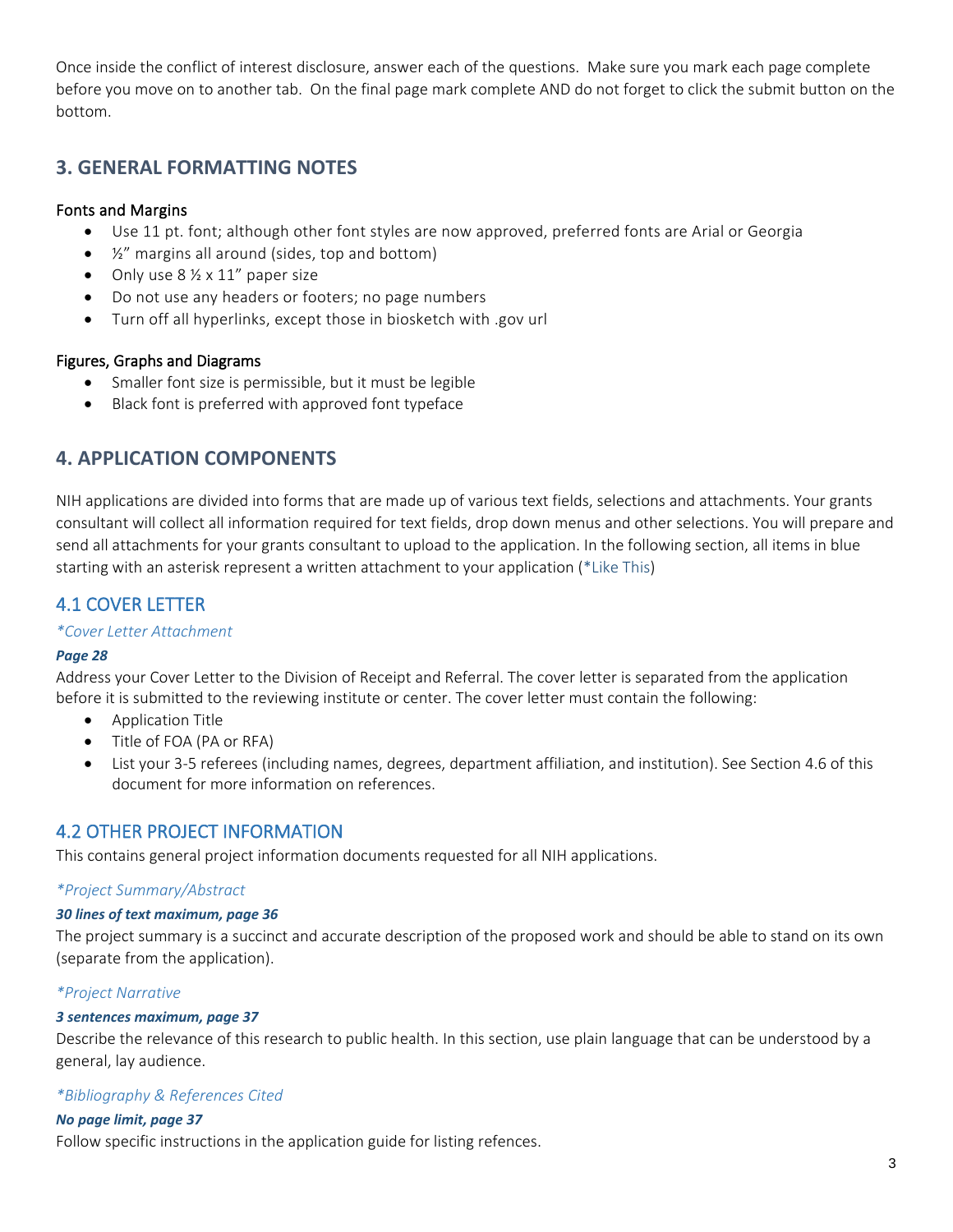#### *\*Facilities & Other Resources*

#### *No page limit, page 38*

Describe how the scientific environment in which the research will be done contributes to the probability of success (e.g., institutional support, physical resources, and intellectual rapport).

### *\*Equipment*

#### *No page limit, page 39*

List major items of equipment already available for this project and, if appropriate identify location and pertinent capabilities.

# <span id="page-3-0"></span>4.3 SENIOR/KEY PERSONNEL (Biosketches for Applicant and Sponsor/Mentor)

#### *\*Biosketches for Applicant and Sponsor*

#### *5 page limit each, page 48*

Biosketches for all Fellows and Sponsors (an co-sponsors if applicable) are required. Detailed instructions, blank forms and samples of completed Biosketches for Postdoctoral Fellowships are available at <https://grants.nih.gov/grants/forms/biosketch.htm>

In addition, instructions on how to use ScienCV and integrate publications using My NCBI can be found at <http://www.ncbi.nlm.nih.gov/sciencv/>

# <span id="page-3-1"></span>4.4 PHS FELLOWSHIP SUPPLEMENTAL FORM (Research and Fellowship Documents)

This section contains the research and fellowship related documents for your application.

## **4.4.1 INTRODUCTION**

#### *\*Introduction to the Revised Application (for resubmissions only, not included with new applications)*

#### *1 Page limit, page 59*

Also known as the Rebuttal or the Response to Reviewers' Comments, the Introduction should summarize the substantial additions, deletions, and changes of the application. The Introduction must also include responses to criticisms and issues raised in the summary statement for the previous application. Individual changes to the application do not need to be identified within other application attachments (do not highlight, color bold, italicize changes etc).

### **4.4.2 FELLOWSHIP APPLICANT SECTION**

### *\*Applicant's Background and Goals for Fellowship Training*

#### *6 page limit, page 59*

Organize this document in the following sections. See Research Instructions for detailed guidance.

- Doctoral Dissertation and Research Experience Briefly summarize your past research experience, results, and conclusions, and describe how that experience relates to the proposed fellowship.
- Training Goals and Objectives- Describe your overall training goals for the duration of the fellowship and explain how the proposed fellowship will enable the attainment of these goals.
- Activities Planned Under this Award Describe, by year, the activities (research, coursework, etc.) you will be involved in during the proposed award.

### **4.4.2 RESEARCH TRAINING PLAN SECTION**

### *\*Specific Aims*

### *1 Page limit, page 61*

State the goals of the proposed research and summarize the expected outcome(s), including the impact that the results of the proposed research will exert on the research field(s) involved. List the specific objectives of the research proposed, e.g., to test a stated hypothesis, create a novel design, solve a specific problem, challenge an existing paradigm or clinical practice, address a critical barrier to progress in the field, or develop new technology.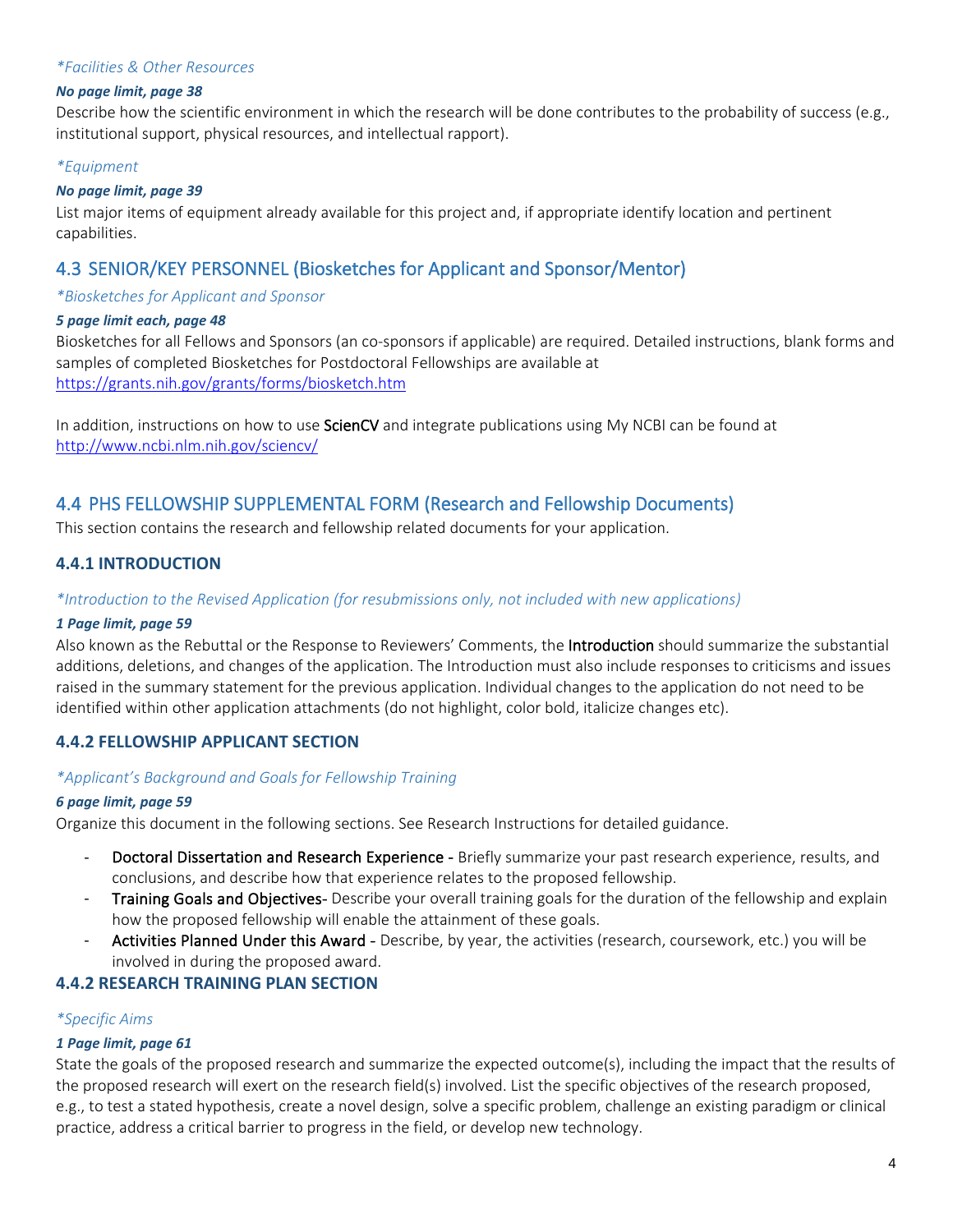# *\*Research Strategy*

### *6 Page limit, page 62*

Describe a well-defined research project (typically hypothesis-driven) following guidance in the Research Instructions. If the applicant is proposing to gain experience in a clinical trial as part of his or her research training, describe the relationship of the proposed research project to the clinical trial.

*\*Respective Contributions*

### *1 Page Limit, see page 64*

Describe the collaborative process between you and your sponsor/co-sponsor in the development, review, and editing of this research training plan. Discuss the respective roles in accomplishing the proposed research.

### *\*Selection of Sponsor and Institution*

### *1 Page Limit, see page 64*

Describe the rationale/justification for the selection of the sponsor(s) and institution. Explain why the sponsor, co-sponsor (if any), and institution were selected to accomplish the research training goals. If the proposed research training is to take place at a site other than the sponsoring organization, provide an explanation here.

*\*Progress Report Publication List (for renewal applications only, rarely required for F32 applications)*

#### *see page 65*

This is required only for renewal applications (rare) and lists the products resulting from the previous project.

### *\*Training in Responsible Conduct of Research*

### *1 Page limit, page 66*

The plan must address the five required instructional components:

- 1) Format
- 2) Subject Matter
- 3) Faculty Participation
- 4) Duration of Instruction
- 5) Frequency of Instruction

## **4.4.3 SPONSOR(S), COLLABORATOR(S), AND CONSULTANT(S) SECTION**

### *\*Sponsor and Co-Sponsor Statements*

### *6 page limit total (regardless of multiple sponsors), page 66*

Complete these items as comprehensively as possible so that a meaningful evaluation of the training environment can be made by the reviewers.

- A) Research Support Available
- B) Sponsor's/Co-Sponsor's Previous Fellows/Trainees
- C) Training Plan, Environment, Research Facilities
- D) Number of Fellows/Trainees to be Supervised During the Fellowship
- E) Applicant's Qualifications and Potential for a Research Career

The Sponsor should also describe the roles and responsibilities that both he/she and the fellow are undertaking, including contributions to the research plan, the portion of the research ideas and plan that originated with the applicant, and the relationship between the proposed research plan and funded or unfunded research projects previously devised by the sponsor.

If the applicant is proposing to gain experience in a clinical trial as part of his or her research training, the sponsor or cosponsor must include a statement to document leadership of the clinical trial including source of funding, NCT# and appropriate expertise to guide the applicant in any proposed clinical trials research experience.

*\*Letters of Support from Collaborators, Contributors And Consultants 6 page limit total, page 68*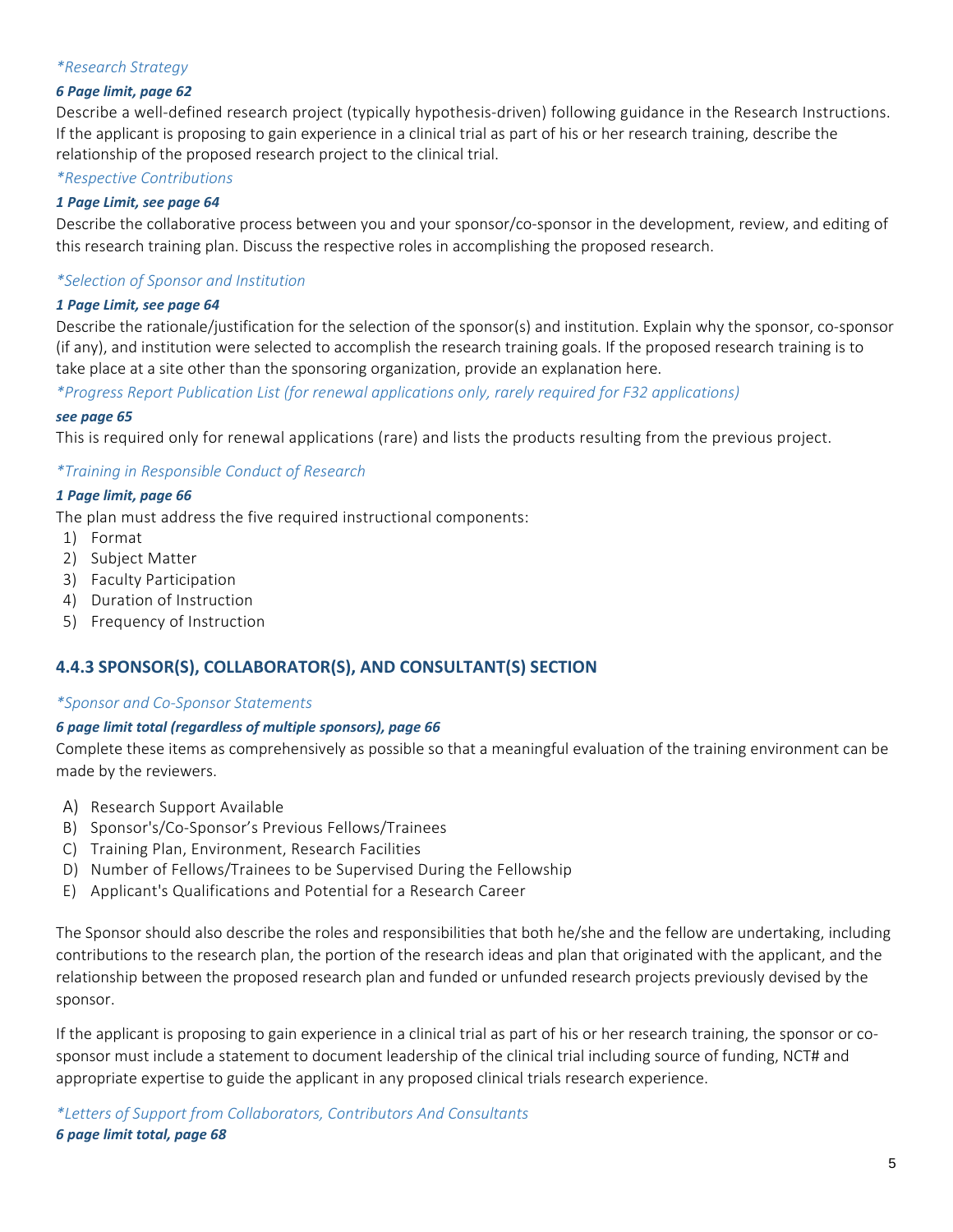These are not the same as Reference Letters. If any collaborators, consultants, or advisors are expected to contribute to the scientific development or execution of the fellow's planned project and research training, attach letters of support from those individuals here, describing their anticipated role and contributions.

## **4.4.4 INSTITUTIONAL ENVIRONMENT AND COMMITMENT TO TRAINING SECTION**

#### *\*Description of Institutional Environment and Commitment to Training*

#### *2 Page limit, page 69*

Document a strong, well-established research program related to the candidate's area of interest. Describe opportunities for intellectual interactions with other individuals in training and other investigators, including courses offered, journal clubs, seminars, and presentations.

#### **4.4.6 OTHER RESEARCH TRAINING PLAN SECTION**

#### *\*Vertebrate Animals (IF APPLICABLE)*

#### *No Page Limit, page 71*

If Vertebrate Animals are involved in the project, address each of the four points: Description of Procedures; Justifications; Minimization of Pain and Distress; If No to AVMA guidelines for euthanasia, describe method and provide a scientific justification (If following AVMA guidelines, note that here)

#### *\*Select Agent Research (IF APPLICABLE)*

#### *No Page Limit, page 72*

If any of the activities proposed in your application involve the use of select agents at any time during the proposed project period, either at the applicant organization or at any other performance site, address the following three points for each site at which select agent research will take place.

#### *\*Resource Sharing Plan (IF APPLICABLE)*

#### *No Page Limits, page 73*

NIH considers the sharing of unique research resources developed through NIH-sponsored research an important means to enhance the value and further the advancement of the research. Review this section to see if you should include a Resource Sharing Plan.

#### *\*Authentication of Key Biological and/or Chemical Resources (IF APPLICABLE)*

#### *No Page Limits, page 74*

If applicable to the proposed science, briefly describe methods to ensure the identity and validity of key biological and/or chemical resources used in the proposed studies. A maximum of one page is suggested.

### **4.4.6 ADDITIONAL INFORMATION SECTION**

#### *\*Applications for Concurrent Support (IF APPLICABLE)*

#### *1 Page limit, page 76*

If you have applications for concurrent support, you must provide a description of the concurrent support. Include the type, dates, source(s), and amount in the attachment.

#### **4.4.7 BUDGET SECTION**

#### *Not an attachment, page 78*

The budget for Fellowship applications is made up of the applicable stipend amount, actual tuition and fees and the standard institutional allowance. You will work with your grants consultant to determine the budget request for your circumstances.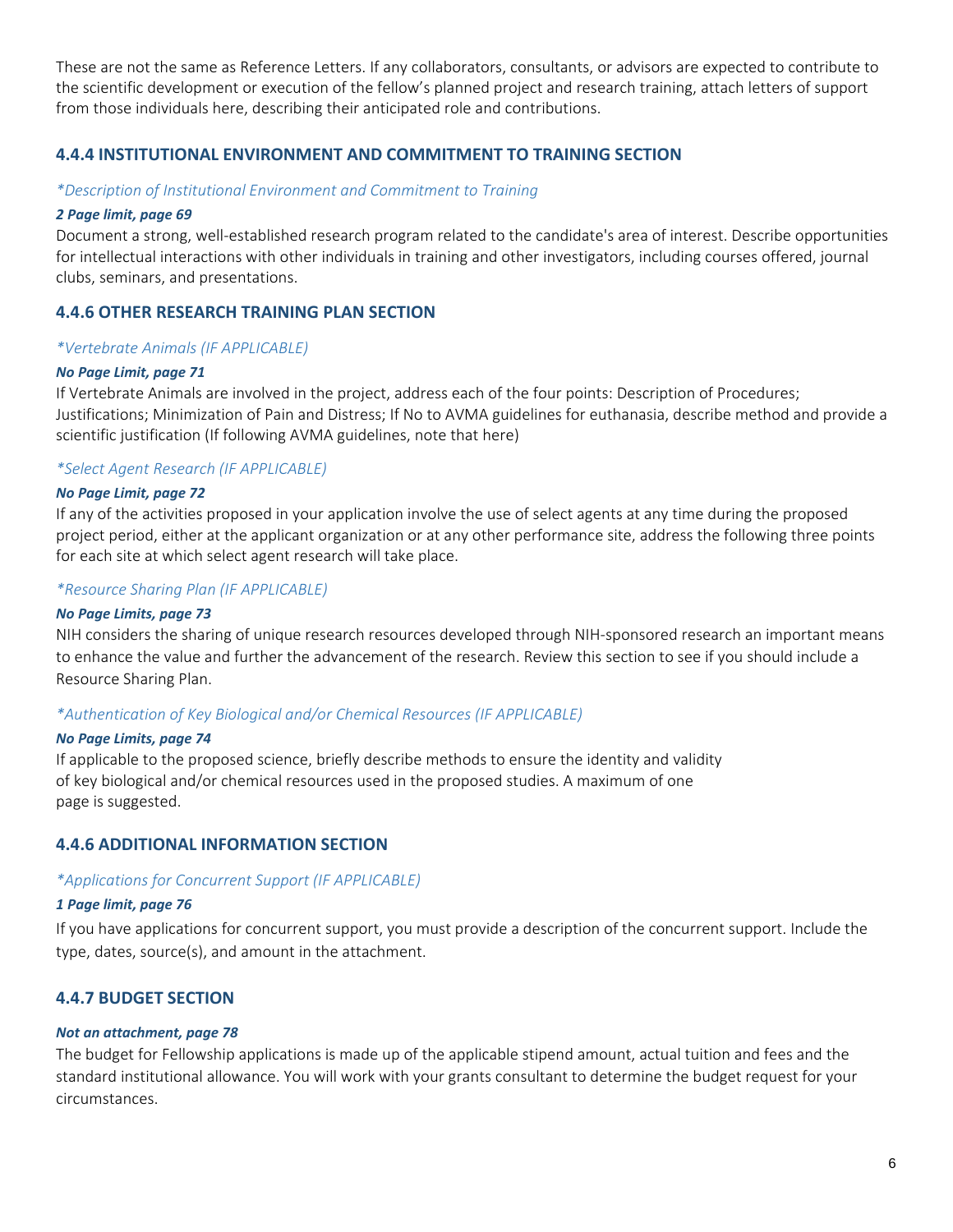### **4.4.8 APPENDIX**

#### *\*Appendix (IF APPLICABLE)*

#### *10 PDF attachment maximum, page 79*

Only specific items are allowed in the appendix. Review the Fellowship Instructions and funding announcement to determine if you can include appendix materials.

### <span id="page-6-0"></span>4.5 PHS Human Subjects and Clinical Trials Information

#### *This is an extensive section requiring an additional form with text fields, selections and attachments. Review the requirements carefully starting on page 81 of the Fellowship Instructions.*

If your project includes human subjects research, you will include a Human Subjects Study Record for each proposed study involving human subjects using the Study Record: PHS Human Subjects and Clinical Trials Information form. This form contains various text fields, narrative text boxes and attachment fields. We can provide the form as a PDF for you to complete the various fields, and you can send each written section below as a separate document:

*\*Inclusion of Individuals Across the Lifespan*

*No Page Limit, see page 94*

*\*Inclusion of Women and Minorities No Page Limit, see page 95*

*\*Recruitment and Retention Plan No Page Limit, see page 97*

*\*Study Timeline No Page Limit, see page 97*

*\*Protection of Human Subjects No Page Limit, see page 103*

This will also include an Inclusion Enrollment Report, contained in the PHS Human Subjects and Clinical Trials Information form. See page 98 for detailed information.

*If you anticipate conducting research involving human subjects but cannot describe the study at the time of application (i.e., your study is a delayed onset human subject study), enter a Delayed Onset Study Record as instructed on page 88 of the Fellowship Instructions.*

*If you are proposing to gain clinical trial experience under a sponsor's supervision, you will include the following attachments. These are optional for all other human subjects research:*

*\*Data and Safety Monitoring Plan No Page Limit, see page 108 and note special instruction for Fellowship applicants*

*\*Overall structure of the Study Team No Page Limit, see page 110*

# <span id="page-6-1"></span>4.6 Referees

Fellowship applications require the submission of reference letters by the referee. Referees must submit these letters by the application deadline in order to be considered as part of the application. Applications that have fewer than the required numbers of reference letters will not be reviewed. Detailed instructions for the applicant and referees are available a[t https://grants.nih.gov/grants/how-to-apply-application-guide/submission-process/reference-letters.htm.](https://grants.nih.gov/grants/how-to-apply-application-guide/submission-process/reference-letters.htm) Applications lacking the appropriate required reference letters will not be reviewed. This is a separate process from applying electronically. Reference letters are submitted directly through the era [Commons Submit Reference Letter link](https://public.era.nih.gov/commons/public/reference/submitReferenceLetter.do?mode=new) by your referees and not through Grants.gov.